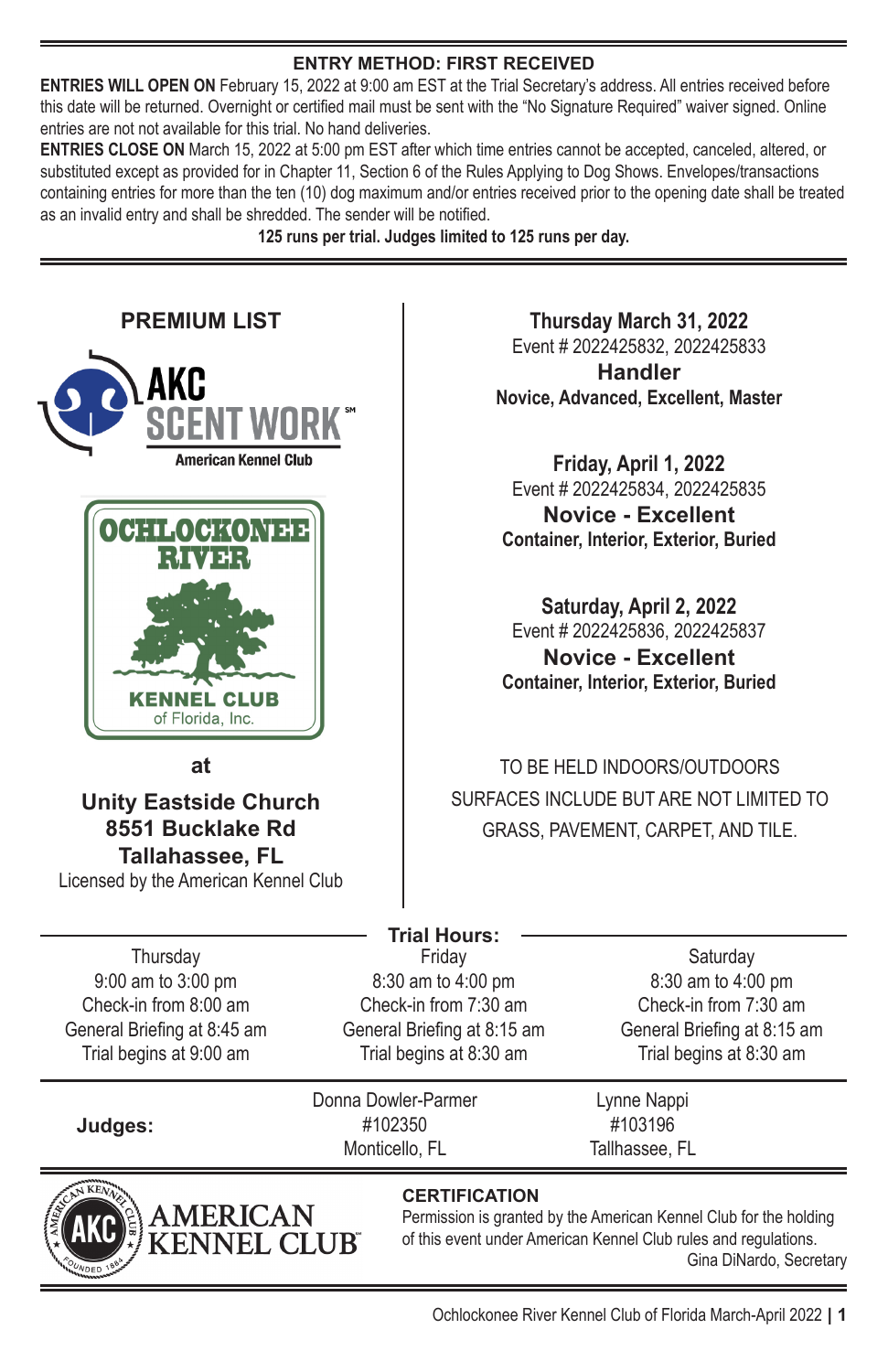## **OFFICERS OF OCHLOCKONEE RIVER KENNEL CLUB OF FLORIDA**

| Secretary Susan Bowden, 113 London Cir., Crawfordville FL 32327 |
|-----------------------------------------------------------------|
|                                                                 |

## **TRIAL CHAIRPERSON**

Babette Ferris 1030 QUAIL LN MONTICELLO, FL 32344-6412 maribetrotts@yahoo.com 850-228-2518

#### **TRIAL SECRETARY**

Andrea Fergerson PO Box 206 Lake Helen, FL 32744 heyjudetrialsec@gmail.com 757.343.2954 (after 7pm)

## **EVENT COMMITTEE**

Chair: Babette Ferris Members: Rachel Lyons, Kristine Doughtery, Brenda Gomes, Babette Ferris, Jamie Jones

#### **VETERINARIAN ON CALL**

Northwood Animal Hospital 1881-B Martin Luther King Blvd. Tallahassee, FL 32303 850-385-8181

**EMERGENCY SERVICES**  Patients First - Buck Lake

3652 Mahan Dr, Tallahassee, FL 32308 850-329-8429 Police or Fire: **911**

#### **JUDGES AND ASSIGNMENTS**

**Donna Dowler-Parmer, #102350** Monticello, FL

> **Thursday March 31, 2022 Trial 2:** Handler Novice - Master

#### **Friday April 1, 2022**

**Trial 1:** Container Novice - Excellent Interior Novice - Excellent **Trial 2:** Container Novice - Excellent Interior Novice - Excellent

#### **Saturday April 2, 2022**

**Trial 1:** Buried Novice - Excellent Exterior Novice - Excellent **Trial 2:** Buried Novice - Excellent Exterior Novice - Excellent **Lynne Nappi, #103196** Tallahassee, FL

#### **Thursday March 31, 2022 Trial 1:** Handler Novice - Master

#### **Friday April 1, 2022**

**Trial 1:** Buried Novice - Excellent Exterior Novice - Excellent **Trial 2:** Buried Novice - Excellent Exterior Novice - Excellent

## **Saturday April 2, 2022**

**Trial 1:** Container Novice - Excellent Interior Novice - Excellent **Trial 2:** Container Novice - Excellent Interior Novice - Excellent

| <b>THURSDAY</b> |                       |  |  |  |  |  |  |  |  |  |
|-----------------|-----------------------|--|--|--|--|--|--|--|--|--|
| HD Nov T1       | HD Nov T <sub>2</sub> |  |  |  |  |  |  |  |  |  |
| HD Adv T1       | HD Adv T <sub>2</sub> |  |  |  |  |  |  |  |  |  |
| HD Exc T1       | HD Exc T <sub>2</sub> |  |  |  |  |  |  |  |  |  |
| HD Mas T1       | HD Mas T <sub>2</sub> |  |  |  |  |  |  |  |  |  |

| <b>FRIDAY &amp; SATURDAY</b> |                   |  |  |  |  |  |  |  |  |
|------------------------------|-------------------|--|--|--|--|--|--|--|--|
| CON Nov T1                   | <b>BUR Nov T1</b> |  |  |  |  |  |  |  |  |
| CON Nov T <sub>2</sub>       | <b>BUR Nov T2</b> |  |  |  |  |  |  |  |  |
| CON Adv T1                   | <b>BUR Adv T1</b> |  |  |  |  |  |  |  |  |
| CON Adv T2                   | <b>BUR Adv T2</b> |  |  |  |  |  |  |  |  |
| CON Exc T1                   | <b>BUR Exc T1</b> |  |  |  |  |  |  |  |  |
| CON Exc T2                   | BUR Exc T2        |  |  |  |  |  |  |  |  |
| <b>INT Nov T1</b>            | <b>EXT Nov T1</b> |  |  |  |  |  |  |  |  |
| <b>INT Nov T2</b>            | <b>EXT Nov T2</b> |  |  |  |  |  |  |  |  |
| INT Adv T1                   | EXT Adv T1        |  |  |  |  |  |  |  |  |
| <b>INT Adv T2</b>            | <b>EXT Adv T2</b> |  |  |  |  |  |  |  |  |
| INT Exc T1                   | <b>FXT Exc T1</b> |  |  |  |  |  |  |  |  |
| INT Exc T2                   | EXT Exc T2        |  |  |  |  |  |  |  |  |

## **CLASSES OFFERED & JUDGING TIMES**

## **Judging begins at 9:00 am on Thursday, 8:30 am on Friday and Saturday**

Trial 1 and Trial 2 will be run concurrently\* each day. Saturday and Sunday, two elements will be running at the same time. The running order for the levels is as follows:

Nov T1, Nov T2, Adv T1, Adv T2, Exc T1, Exc T2

*\*this schedule may adjust depending on entry and space available\** \*Chapter 3, Section 9

If run concurrently, the trials may be run such that each class is back-to-back (i.e.: Trial 1 Container Novice, Trial 2 Container Novice, Trial 1 Container

#### Advanced, Trial 2 Container Advanced).

*Move-ups will be offered. Handler must fill out the AKC Class Transfer Form and place it in the marked box as soon as your run is over and your dog is crated. The Move-up box will be available next to the forms at the TS table. Moved dogs will run last.* 

## **HANDLER DISCRIMINATION DIVISION**

Handler Discrimination classes are titling classes in which the targeted scent is that of the handler themselves. Handlers are required to provide their own scented articles in a plastic bag, for the Novice class, one cotton glove or cotton sock, for Advanced, Excellent, and Master, cotton balls or cotton swabs. Three qualifying scores are required to earn titles in each class.

Adv/Exc required TWO cotton balls. Master requires SIX. Cotton balls will not be returned. Review rule book for additional information.

## **DOG ELIGIBLE TO ENTER**

This trial is open to all dogs SIX (6) months of age or older that are registered with the American Kennel Club or that have AKC Limited Registration, Purebred Alternative Listing/Indefinite Listing Privileges (PAL/ILP), an AKC Canine Partners listing number or approved Foundation Stock Service (FSS) breeds are eligible to participate. Dogs with a Purebred Alternative Listing/Indefinite Listing Privileges (PAL/ILP) or an AKC Canine Partners listing number must be spayed or neutered in order to compete.

**Condition of the Dog.** Dogs with physical challenges(including amputees) are eligible to participate provided that, in the opinion of the judge, they display no signs of physical discomfort and can safely complete the search. Dogs with bandages, sutures, or visible wounds are not eligible. Deaf dogs and blind dogs are allowed to enter. Dogs that are both deaf and blind are able to participate so long as the handler is in control of the dog at all times, the dog can complete the requirements of the class, and the dog does not appear to be under undue stress in the opinion of the judge.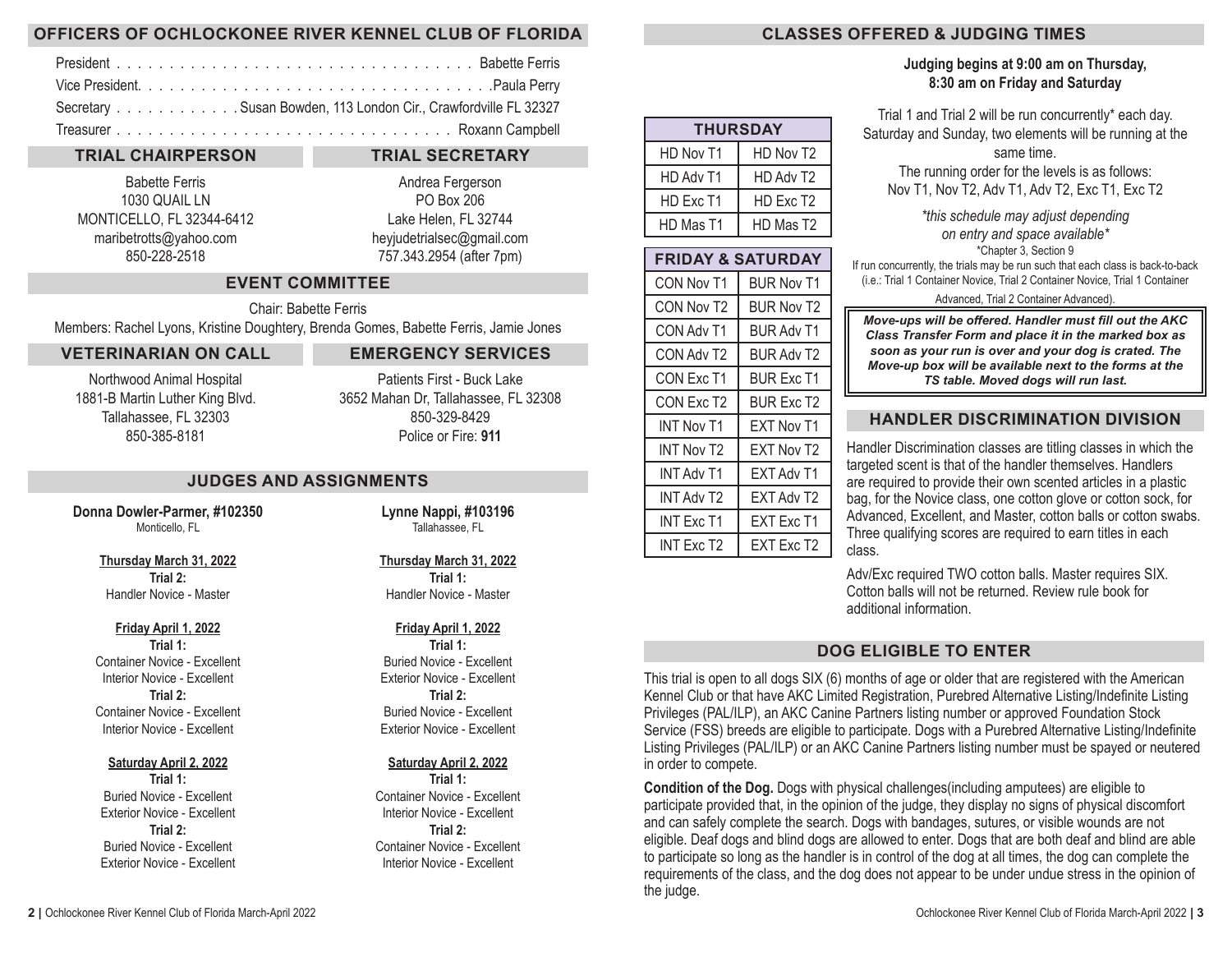## **ENTRY FEES**

#### Each entry (includes a \$3.50 AKC recording fee): **\$25 Mail in, \$30 online.**

#### Mail entry forms and fees to: Andrea Fergerson, PO Box 206, Lake Helen, FL 32744

#### Make checks payable to the **Ochlockonee River Kennel Club of Florida (ORKC).**

No entries will be accepted by phone, email, fax, or hand delivery. Express mail entries must include the signature waiver allowing them to be left at the secretary's address. Inquiries may be directed to Andrea Fergerson at [heyjudetrialsec@gmail.com](mailto:heyjudetrialsec%40gmail.com?subject=OCOD%20Sept%20Scentwork%20Inquiry). No entry shall be made, and no entry shall be accepted which specifies any conditions as to its acceptance.

UPS and FedEx entries will not be accepted as they cannot deliver to a PO box.

**Illegible entries** will not be processed and will be shredded. Returned checks do not constitute a valid entry and will incur \$25.00 collection fee.

**Online entries** can be made at: [www.heyjudetrialsec.com/orkc](http://www.heyjudetrialsec.com/orkc)

Be sure to include your dog's name on your payment notes if your username on PayPal does not match YOUR name or email made on the entry!

#### **Entries not admitted to the trial and withdrawn entries will be shredded; not be returned to the exhibitor.**

#### **Please do not staple your entries and checks together. Please use the entry form in this premium. DO NOT USE OLD ENTRY FORMS OR OAKLINES.**

#### **WAIT LIST INFORMATION**

ORKC is offering a wait list of 50 runs per trial. Any entries not admitted to the trial will be shredded. Any entries withdrawn will be shredded.

#### Real time waitlist is available at [www.heyjudetrialsec.com/orkc](http://www.heyjudetrialsec.com/orkc)

CLOSING DATE. No entries may be accepted or withdrawn with a refund after closing. If a withdrawn entry is replaced by a wait listed entry, a full refund will be issued for the withdrawn entry. Any wait listed entry that does not move off the wait list into the trial will receive a full refund.

## **STAGING AREA, HANDLER'S BRIEFING, AND WARM-UP INFORMATION**

**Staging Area** will be out of view of search area(s). Staging area will include crating, warm-up and waiting area, as well as the secretary table for check-ins and posting of running order and results.

The **Handler's Briefing** will take place in view of the search area prior to the start of each class, after the hide(s) have been set and after the Demo Dog has run. In the Handler's Briefing the judge will explain if there's an off-leash option, number of hides, maximum height of hides and maximum time for the search. NO DOGS are to be present during the Handler's Briefing.

W**arm-up area:** The club shall designate a warm-up area. One labeled container per target odor being used in the trial on that day will be placed in the warm-up area. This will allow handler-dog teams to prepare themselves for the search prior to their run. Each team should limit their warm-up to two minutes or less so that others may be able to use the warm-up area as well. Clubs may also place blank containers.

## **SEARCH AREA AND RING CONDITIONS**

Search areas may be of any shape, and of the size specified in the Regulations for each class.

**Search Area Conditions:** Searches may be indoors, on matted, carpeted, concreted, or tiled surfaces, or outdoors on grass, gravel, earth, concrete, or asphalt surfaces. Buried on tarps.

**Search Area Sizes** will be as specified in AKC Scent Work regulations.

## **ADDITIONAL SITE INFORMATION**

**Trial Site:** It is not appropriate to scout the trial location prior to the trial date. Many search locations are real-life environments and such visits may risk the host losing the opportunity to use the location in the future.

**Potty Area:** Designated potty areas will be pointed out during the Handler Briefing.

**Possession of Odors and Training:** Chapter 5. Section 35 of the Scent Work Regulations state "No person other than those engaged in the administration of a trial shall be in possession of any target odor when on the trial grounds. There shall be no training on the grounds of the AKC Scent Work trial, other than the designated warm-up area".

**Spectator Area:** Spectators will be limited as per the Judging space. Spectator areas will be designated at the briefings.

**Crating space:** will be located in the parking areas, exhibitors will be working from their vehicles for this trial. Crates may be left overnight; however, the ORKC and the UEC will not be responsible for any lost or damaged items left at the show site.

**Parking:** Ample parking is available. RV parking is allowed. Please note with your entry if you intend to park with an RV including the RV length.

**Smoking and Alcohol:** The training center is a smoke and alcohol-free area. Step 20' away from the entrance doors to smoke. Dispose of butts properly. Avoid smoking anywhere near outdoor search areas.

**Food and Concessions:** Exhibitors should bring their own lunch, snacks, and beverages if desired. There are a few restaurants and convenience stores within reasonable driving distance.

**COVID Protocol:** Exhibitors are requested to follow current state and county COVID guidelines.

**While not actively searching, dogs MUST be on a fixed length 6' or shorter leash, INCLUDING entering and exiting search areas in order to avoid dog to dog contact. Flexi leads are not permitted on trial grounds with the exception of inside the search area ONLY. Your dog may NOT leave the search area on a retractable leash of any kind.**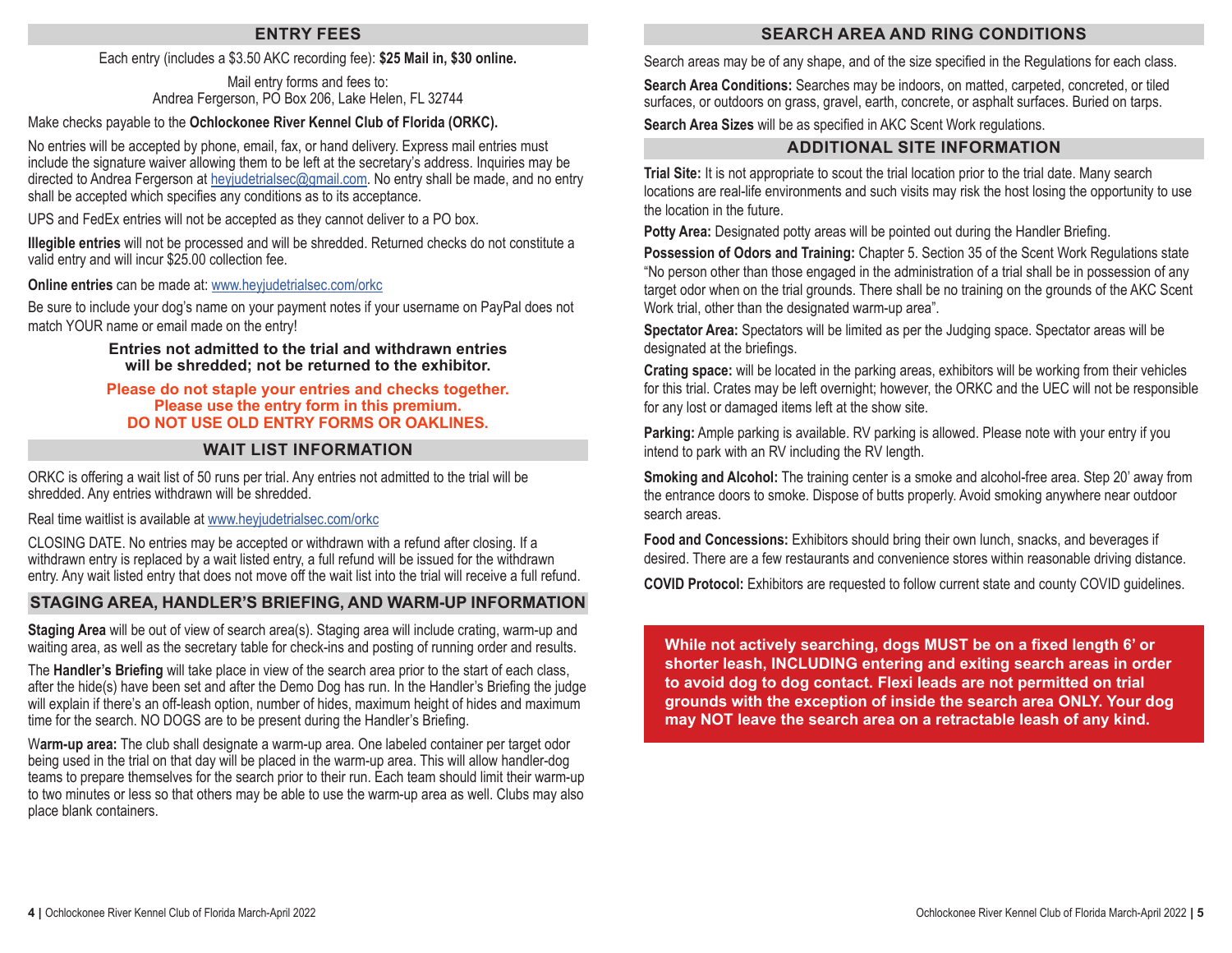## **RIBBONS, AWARDS, AND PRIZES**

#### Placement ribbons will be awarded in each class as follows:

| Fourth Place business is a series of the series of the series of the series of the Place of the series of the P |  |  |  |  |  |  |  |  |  |  |  |  |  |  |  |  |  |  |
|-----------------------------------------------------------------------------------------------------------------|--|--|--|--|--|--|--|--|--|--|--|--|--|--|--|--|--|--|
|                                                                                                                 |  |  |  |  |  |  |  |  |  |  |  |  |  |  |  |  |  |  |

A New Title rosette will be awarded to all dog and handler teams finishing a title.

**Super Sniffer:** Teams must qualify in all odor division elements, regardless of level split, in a single trial. Sponsored by Hey Jude Creative.

## Ribbons and prizes will not be mailed.

## **HIGH IN TRIAL & HIGH COMBINED DIVISION**

HIT: Teams must enter and qualify in all standard tilting elements offered within the same level. HIT is awarded to the team with the fewest faults and fastest cumulative time. HIT is awarded in each level. Novice A and B are scored together and only one HIT will be awarded for Novice. HIT is only available on Friday and Saturday

Teams winning HIT will earn a Rosette from ORKC.

HCD: is not offered at this trial as Friday is Handler Only.

*All exhibitors should obtain a copy of the Regulations for Scent Work, by downloading them here: [http://images.akc.org/pdf/rulebooks/RSW001.pdf](http://images.akc.org/pdf/rulebooks/RSW001.pdf )* 

## **NOTICE TO EXHIBITORS**

## **SAFETY, BEHAVIOR AND LIABILITY**

**The safety of the dog** is our primary concern. By entering this trial, exhibitors acknowledge that they are familiar with the rules and regulations of this sport, and that their dogs are familiar with and able to perform all searches safely. **It is expressly understood** that exhibitors alone are responsible for the behavior of their dogs and/or children. Any exhibitor whose dogs and/or children create an unnecessary disturbance or repeatedly engage in unsafe or disruptive behavior may, at the discretion of the trial committee, be asked to leave the show site. In such case, no refund of any fees paid will be made. The Obedience Club of Daytona and its agents, employees, etc., will assume no responsibilities for any loss, damage or injury sustained by exhibitors or handlers, or to any of their dogs or property and further assumes no responsibility for injury to children. The Obedience Club of Daytona reserves the right to decline entries for cause and may remove any dog on account of aggression. No one shall have any recourse or claim against the Obedience Club of Daytona or any official thereof.

**Collars, Leashes and Harnesses: While not actively searching, dogs MUST be on a fixed length 6' or shorter leash, INCLUDING entering and exiting search areas in order to avoid dog to dog contact.** During searches, dogs must wear a properly fitted collar or harness approved by the judge. A wearable camera such as a Go Pro may be mounted to the dog's harness, if desired. Leashes may be of any length and/or retractable. The leash should be made of plain, pliable material.

**All dogs must be on leash at all times**, and retractable leashes may not be used when on trial grounds (except during judged searches). Dogs must enter and exit the search area with the leash attached to the collar or harness, including when waiting in the search area before and after the search. An off-leash option may be offered at the discretion of the judge, only if the area is completely enclosed.

## **REFUNDS**

**No entry fee will be refunded** if the trial cannot open or be completed by reason of riots,civil disturbances, fire, an act of God, public emergency, act of a public enemy, or any other cause beyond the control of the organizing committee. No entry fee will be refunded in the event a dog is absent, disqualified, excused, or barred from competition by the action of the Trial Committee. Dogs pulled after closing because of injury or other medical condition with a vet note are eligible for refund.

**Bitches in season** will be refunded the full entry fee. Notification in writing must be given to the trial secretary no later than one half hour prior to the start of the first class of the day of the trial.

**Refunds will be mailed by the club** after the trial weekend concludes.

**Entries not admitted to the trial and withdrawn entries will be shredded, not be returned to the exhibitor.**

**Requests for returned checks and money orders must be made in writing to the Trial Secretary by email before the closing date and a self addressed and stamped envelope must be provided by the exhibitor.**

## **RINGSIDE**

**Judges are not required to wait for dogs.** The Owner of each dog is solely responsible for having it ready at the search area when it is to be judged. The Club has no responsibility to provide service through a public address system or stewards or runners for the purpose of calling or locating dogs that are not brought into the ring when required.

**EXHIBITOR CHECK-IN:** Once the procedure for check-in is determined all exhibitors will be notified by email.

**Please observe social distancing while spectating.**

*Exhibitors MUST check-in EACH day they are entered. Claims will be arbitrated as set forth on the Official AKC Entry Form for this event.*

*"Exhibitors should follow their veterinarian's recommendation to assure their dogs are free of internal and external parasites, any communicable diseases, and have appropriate vaccinations." Additionally, clubs should include any specific local or state health requirements; for example, proof of rabies vaccination.*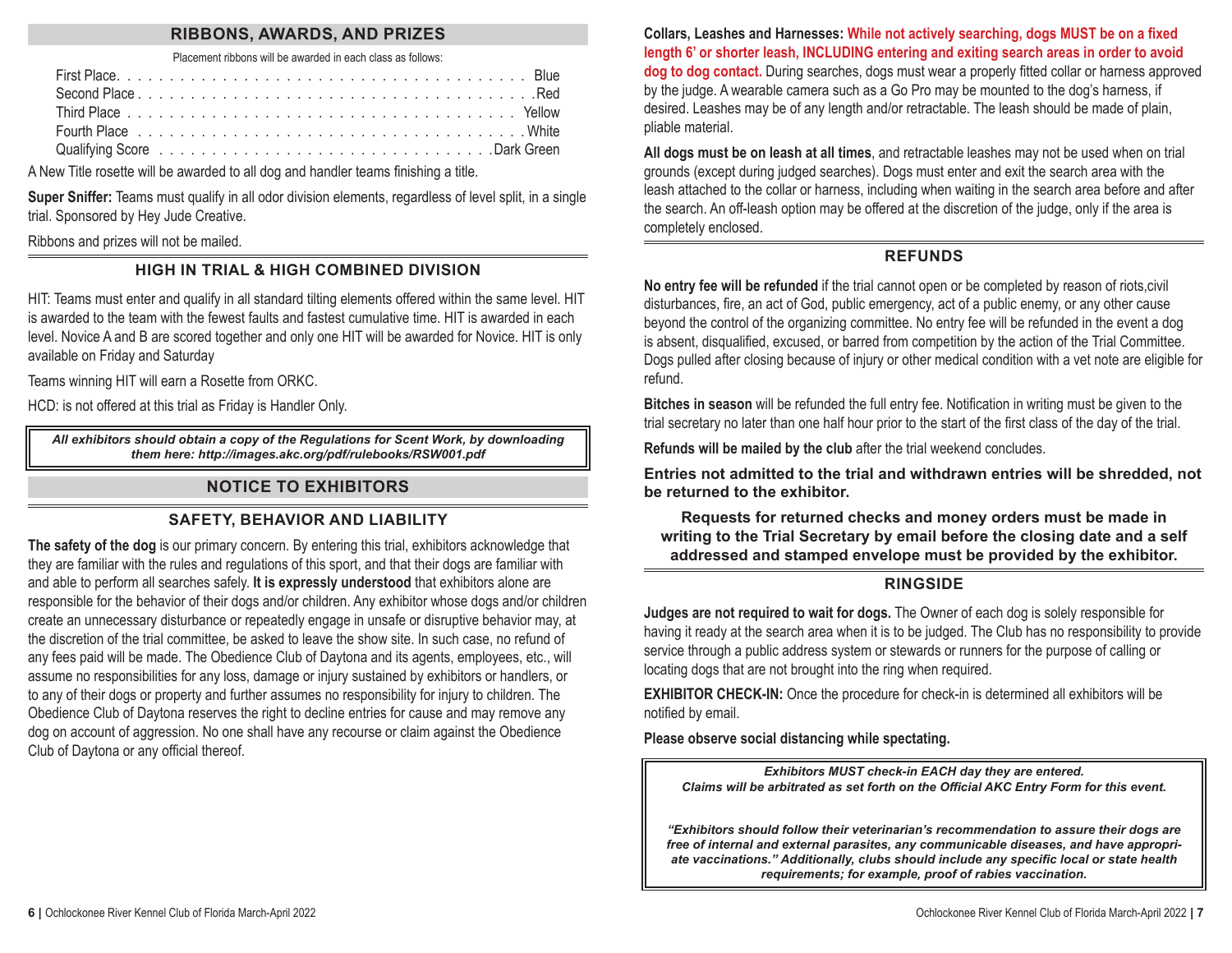#### **HOTEL AND CAMPGROUND INFORMATION**

#### **Quality Inn & Suites** 6737 Mahan Drive Tallahassee, FL 850-656-2938 \$10.00 Pet Fee per night per dog

**Seven Hills Suites** 2735 N. Monroe St. Tallahassee, FL 850-385-2038

**Towne Place Suites by Marriott** 1876 Capital Cir., NE Tallahassee, FL 850-219-0122

**Baymont Inn & Suites**

2850 Apalachee Pkwy Tallahassee FL 850-296-0615 \$10.00 Pet Fee per night per dog **Tallahassee RV Park** 6504 Mahan Dr. Tallahassee, FL 850-878-7641

#### **DIRECTIONS TO THE TRIAL SITE**

**I-10, Exit 209A to Hwy 90 (west) to Buck Lke Road (left),** 

**Trial Site on right, 5 miles from Costco**

## **Volunteers Welcome!**

## Contact Rachel Lyons

Email: Rachel.Lyons@gmail.com

> Phone: 229-567-1212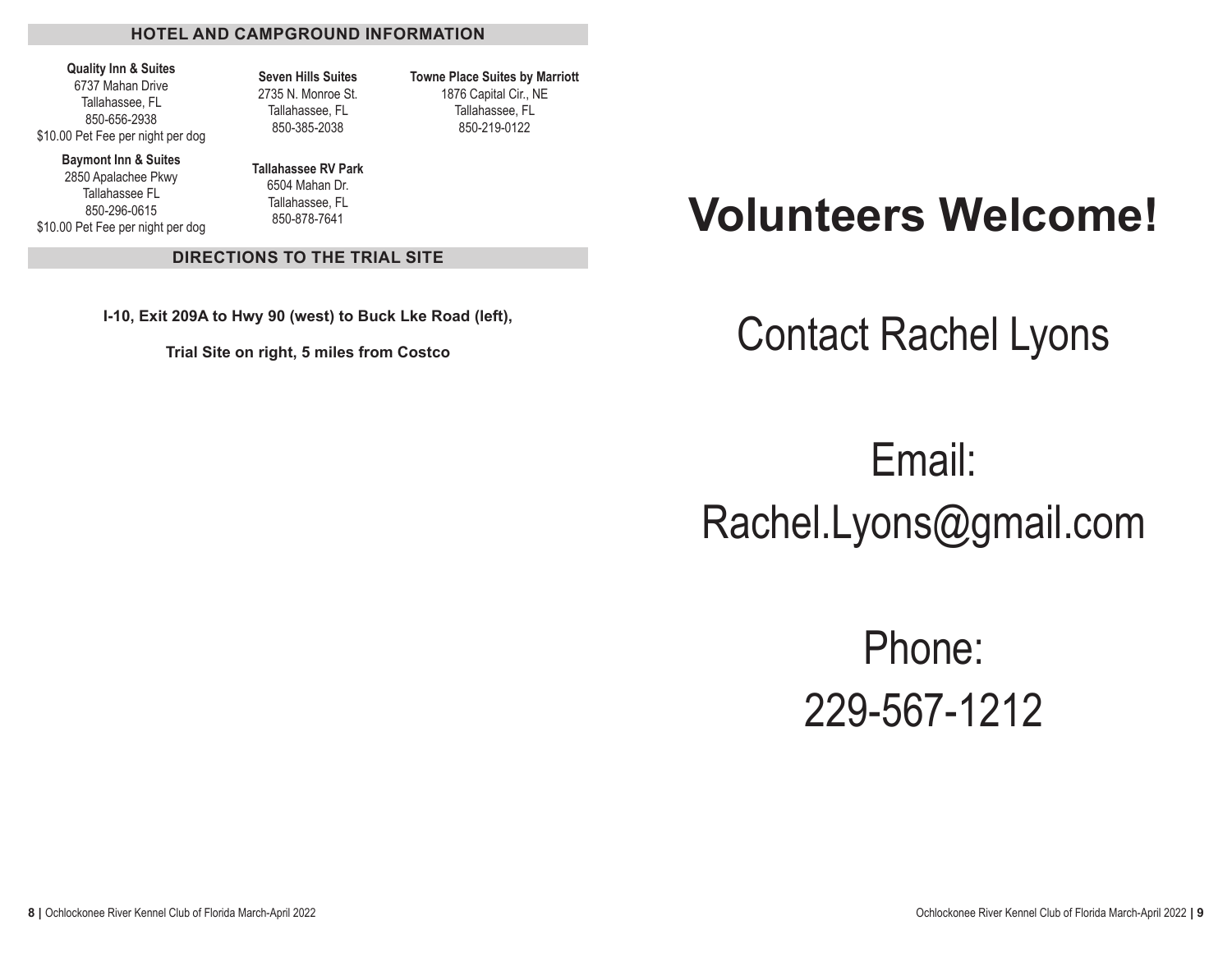## **OFFICIAL AKC ENTRY FORM**

ORKC



Send to: **Andrea Fergerson, Trial Secretary PO Box 206 Lake Helen, FL 32744**

|                            | <b>Container</b>                | <b>Interior</b>              | <b>Exterior</b>              | <b>Buried</b>                | <b>Handler</b>                      | <b>Entries</b> | Total |
|----------------------------|---------------------------------|------------------------------|------------------------------|------------------------------|-------------------------------------|----------------|-------|
| Trial 1<br><b>THURSDAY</b> | Not Offered                     | Not<br>Offered               | Not<br>Offered               | Not<br>Offered               | Nov A<br>Nov B<br>Adv<br>Exc<br>Mas |                |       |
| Trial 2<br><b>THURSDAY</b> | Not Offered                     | Not<br>Offered               | Not<br>Offered               | Not<br>Offered               | Nov A<br>Nov B<br>Adv<br>Exc<br>Mas |                |       |
| Trial 1<br><b>FRIDAY</b>   | Nov A<br>Nov B<br>Adv<br>Exc    | Nov A<br>Nov B<br>Adv<br>Exc | Nov A<br>Nov B<br>Adv<br>Exc | Nov A<br>Nov B<br>Adv<br>Exc |                                     |                |       |
| Trial 2<br><b>FRIDAY</b>   | Nov A<br>Nov B<br>Adv<br>Exc    | Nov A<br>Nov B<br>Adv<br>Exc | Nov A<br>Nov B<br>Adv<br>Exc | Nov A<br>Nov B<br>Adv<br>Exc |                                     |                |       |
| Trial 1<br><b>SATURDAY</b> | Nov A<br>Nov B<br>Adv<br>Exc    | Nov A<br>Nov B<br>Adv<br>Exc | Nov A<br>Nov B<br>Adv<br>Exc | Nov A<br>Nov B<br>Adv<br>Exc |                                     |                |       |
| Trial 2<br><b>SATURDAY</b> | Nov A<br>Nov B<br>Adv<br>Exc    | Nov A<br>Nov B<br>Adv<br>Exc | Nov A<br>Nov B<br>Adv<br>Exc | Nov A<br>Nov B<br>Adv<br>Exc |                                     |                |       |
|                            | Entry fees: \$25 (mail in only) | Grand<br><b>Total</b>        |                              |                              |                                     |                |       |

*Trial Sec will add a \$25 collection fee to the amount of each returned check. Make checks payable to the ORKC.*

**Do not staple your entries and checks together.** 

**DO NOT USE OAKLINES!!**

| AKC Reg. Name   |        |                        | Reg.# | $\Box$ AKC/PAL/ILP/CP $\Box$ Foreign          |
|-----------------|--------|------------------------|-------|-----------------------------------------------|
| Call Name       | D.O.B. | Sex<br>$\Box M \Box F$ |       | I expect to title at<br>this event. $\square$ |
| <b>Breed</b>    |        | Variety                |       |                                               |
| Breeder         |        |                        |       |                                               |
| Sire            |        |                        |       |                                               |
| Dam             |        |                        |       |                                               |
| Owner           |        |                        |       |                                               |
| Owner's Address |        |                        |       |                                               |
| City            |        | State                  | Zip   |                                               |
| Phone           | Email  |                        |       |                                               |
| Hander Name     |        | Junior Handler #       |       |                                               |

**Highlighted fields are REQUIRED. All other fields must be completed if the information is known. \*Be sure to read the Agreement and sign. No form will be processed without your signature!\***